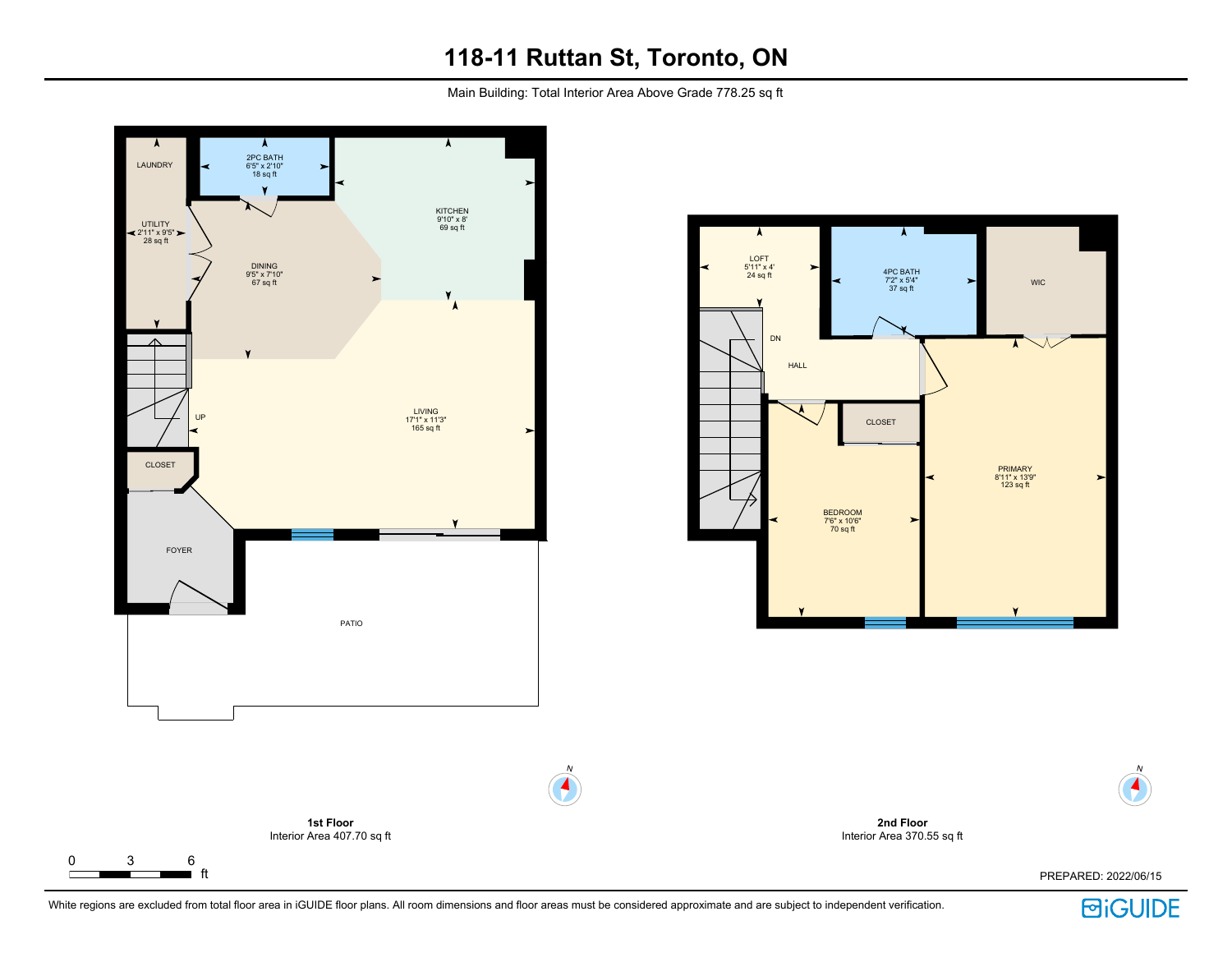**1st Floor** Interior Area 407.70 sq ft



White regions are excluded from total floor area in iGUIDE floor plans. All room dimensions and floor areas must be considered approximate and are subject to independent verification.



N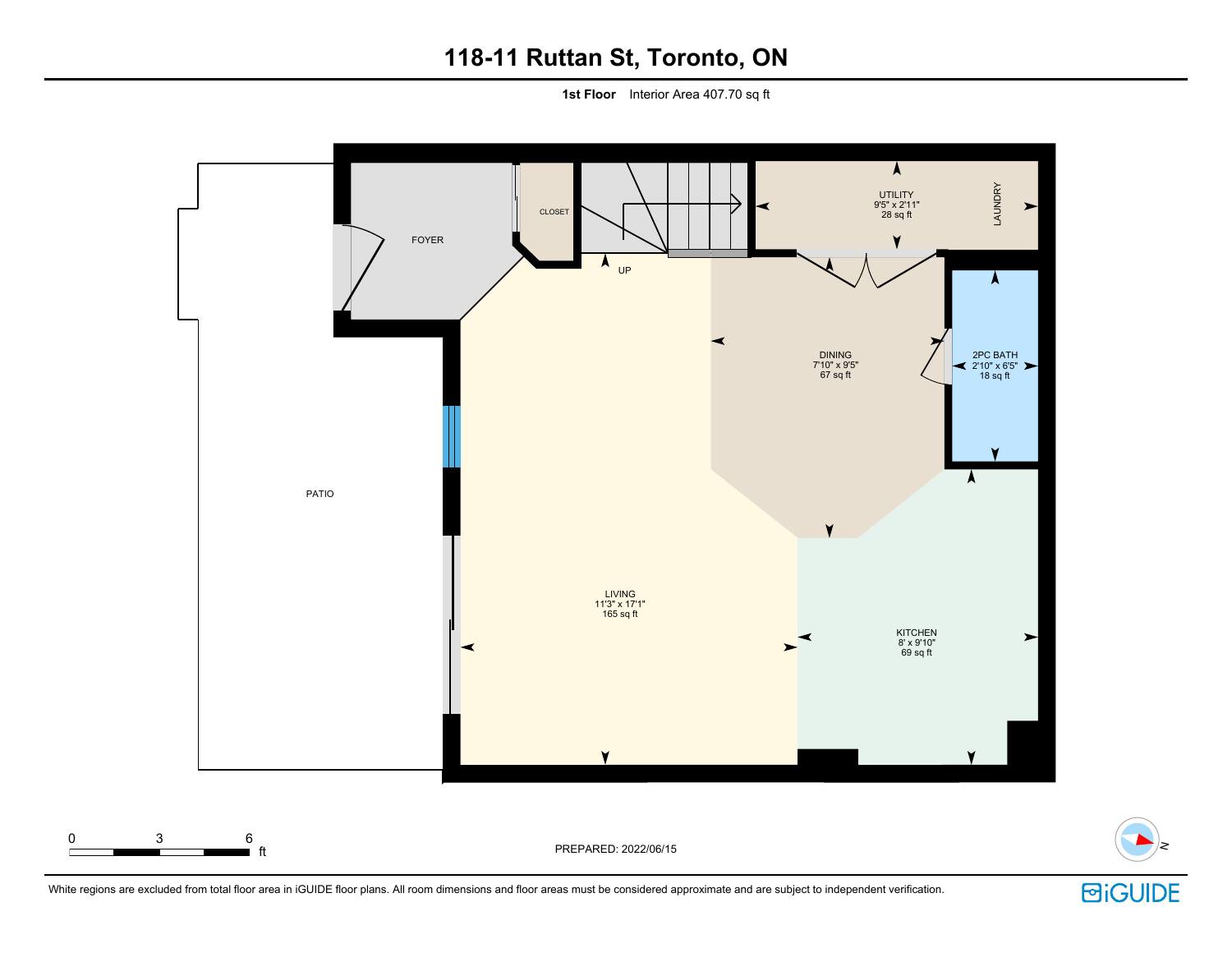**2nd Floor** Interior Area 370.55 sq ft





ft PREPARED: 2022/06/15

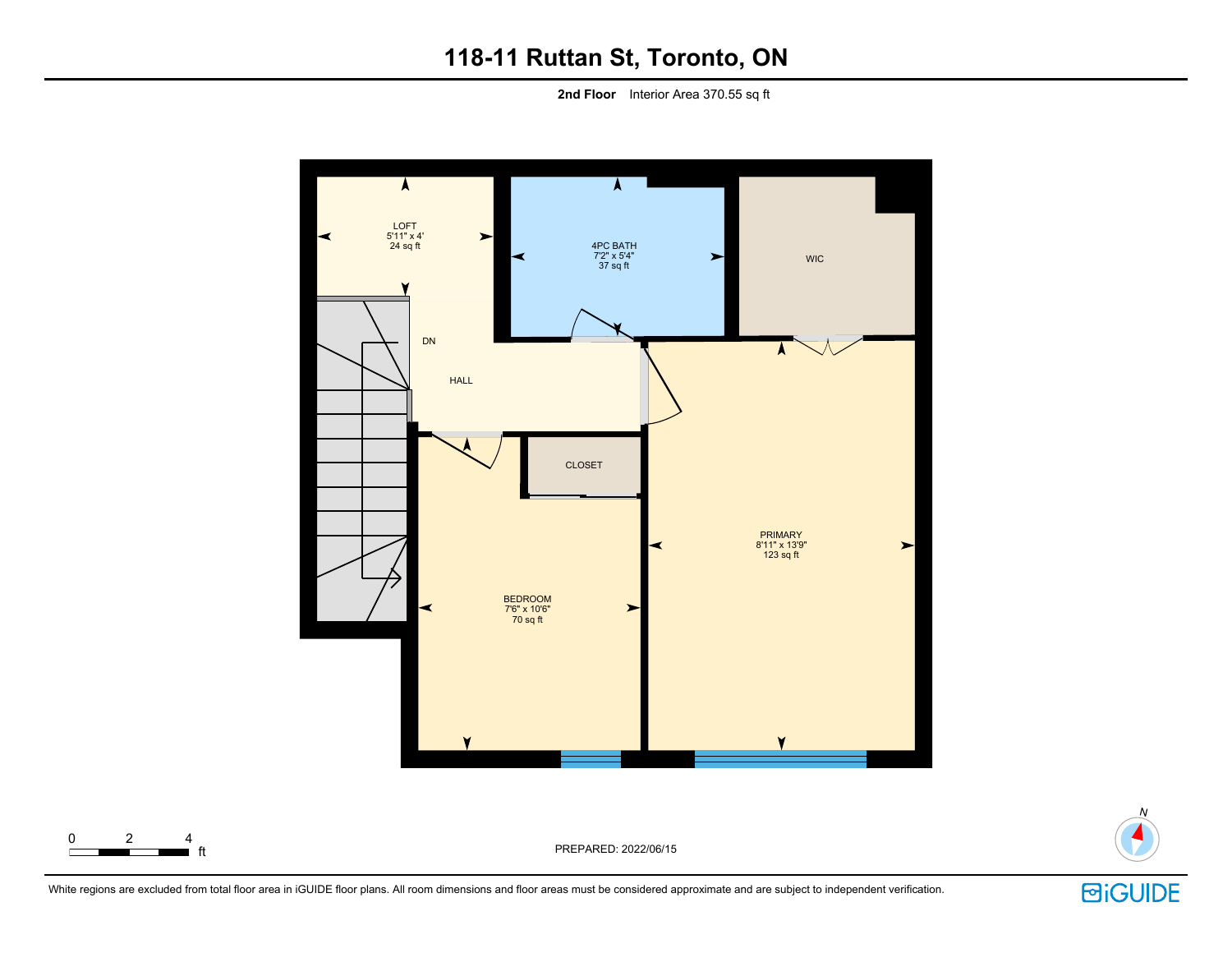## **Property Details**

### **Room Measurements**

Only major rooms are listed. Some listed rooms may be excluded from total interior floor area (e.g. garage). Room dimensions are largest length and width; parts of room may be smaller. Room area is not always equal to product of length and width.

### **Main Building**

1ST FLOOR 2pc Bath: 6'5" x 2'10" | 18 sq ft Dining: 9'5" x 7'10" | 67 sq ft Kitchen: 9'10" x 8' | 69 sq ft Living: 17'1" x 11'3" | 165 sq ft Utility: 2'11" x 9'5" | 28 sq ft

### 2ND FLOOR

4pc Bath: 7'2" x 5'4" | 37 sq ft Bedroom: 7'6" x 10'6" | 70 sq ft Loft: 5'11" x 4' | 24 sq ft Primary: 8'11" x 13'9" | 123 sq ft

### **Floor Area Information**

Floor areas include footprint area of interior walls. All displayed floor areas are rounded to two decimal places. Total area is computed before rounding and may not equal to sum of displayed floor areas.

**Main Building** 1ST FLOOR Interior Area: 407.70 sq ft

2ND FLOOR Interior Area: 370.55 sq ft

**Total Above Grade Floor Area, Main Building** Interior Area: 778.25 sq ft

Prepared: Jun 15, 2022

This property was measured by OTBx Air.

Total Above Grade Floor Area is RMS size. For detached properties, use Main Building Exterior Area. For properties with shared walls (e.g. Apartments, Townhouses) use Main Building Interior Area.

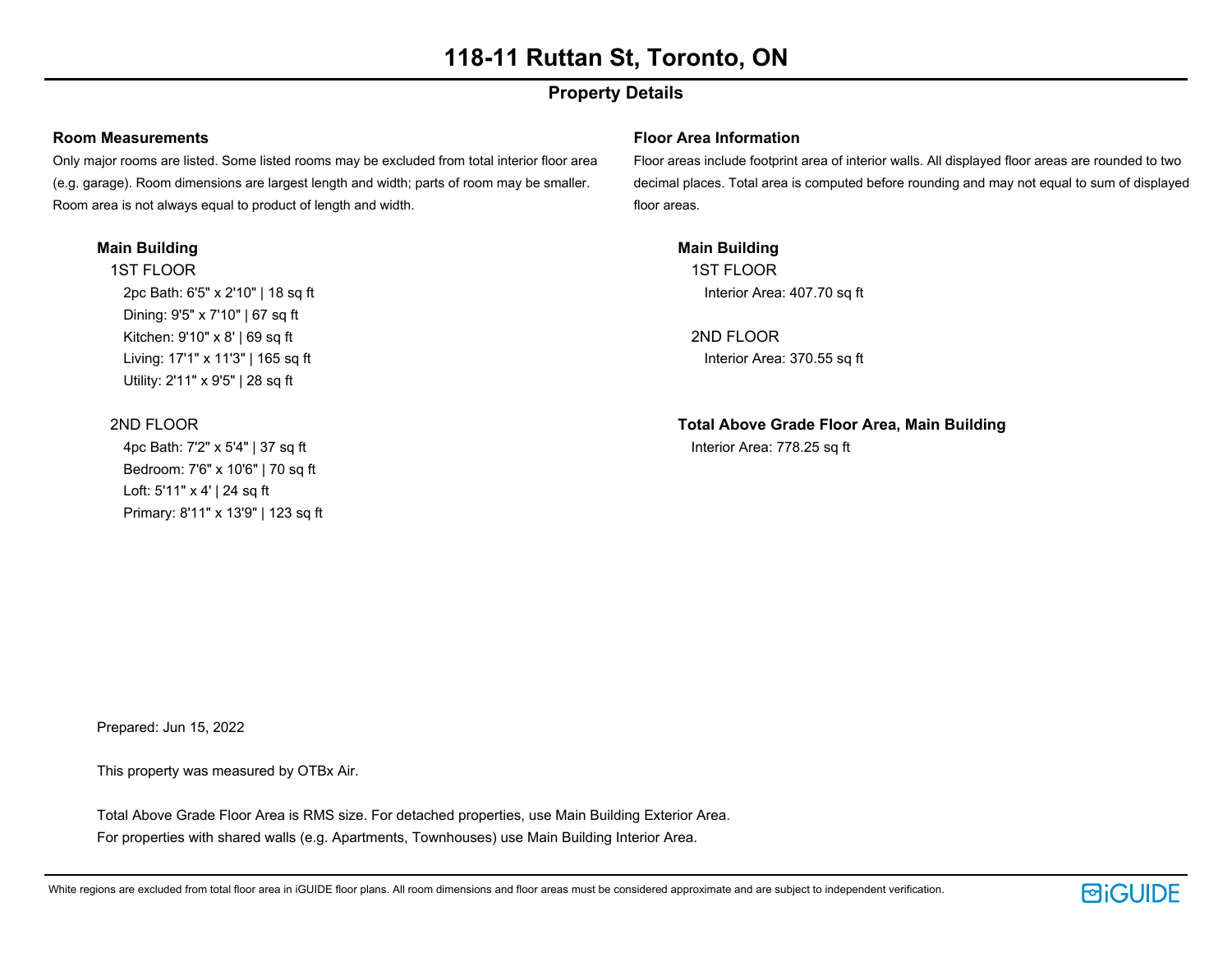### **iGUIDE Method of Measurement**

### **Definitions**

**Interior Area** is a per floor calculation, made by measuring to the inside surface of the exterior walls. The footprint of all interior walls and staircases is typically included.

**Excluded Area** is a sum of the area of all rooms (measured to the inside surface of room walls) that are excluded from the Interior Area for a floor and the footprint of corresponding walls. Prescribed area exclusions can vary from region to region. Examples of exclusions are spaces open to below, garages, cold cellars, crawl and reduced height spaces.

**Exterior Wall Footprint** is the sum of the estimated area of the perimeter wall segments bounding both Interior and Excluded Areas.

**Exterior Area** is a per floor calculation, made by measuring to the outside surface of the exterior walls and is represented by the sum of the Interior Area and the Exterior Wall Footprint.

**Grade** is the ground level at the perimeter of the exterior finished surface of a house. A floor is considered to be above grade if its floor level is everywhere above grade.

**Total Interior Area** is the sum of all Interior Areas.

**Total Excluded Area** is the sum of all Excluded Areas.

**Total Exterior Area** is the sum of all Exterior Areas.

**Finished Area** is a per floor calculation made by adding all enclosed areas in a house that are suitable for year-round use based upon their location, embodying walls, floors, and ceilings and which are similar to the rest of the house. Footprint of walls is attributed to finished area only when the walls are bounding finished areas.

**Unfinished Area** is a per floor calculation made by adding all enclosed areas that do not meet the criteria for Finished Area. Exceptions are outdoor and non-walkable areas, for example porches or areas open to below. Footprint of walls is attributed to unfinished area only when the walls are exclusively bounding unfinished areas.

### **Notes**

For exterior walls that are adjacent to the outside of the property, where typically only the interior side has measurement data, an estimation of the exterior wall thickness (as directly measured at the property) is used to calculate its footprint. Considerations are not made for varying wall thickness along the perimeter.

### **Disclaimer**

All dimensions and floor areas must be considered approximate and are subject to independent verification.

### **PDF Floor Plans**

**A. RECA RMS 2017:** Color is used to indicate all included areas. Excluded and not reported areas are shown in white. Walls are always shown in black.

**B. ANSI Z765 2021:** Color is used to indicate all finished areas. Unfinished and not reported areas are shown in white. Walls are always shown in black.

### **More Information About the Standards**

**A. RECA RMS 2017:** https://www.reca.ca/licensees-learners/tools-resources/residential-measurement-standard

**B. ANSI Z765 2021:** https://www.homeinnovation.com/z765

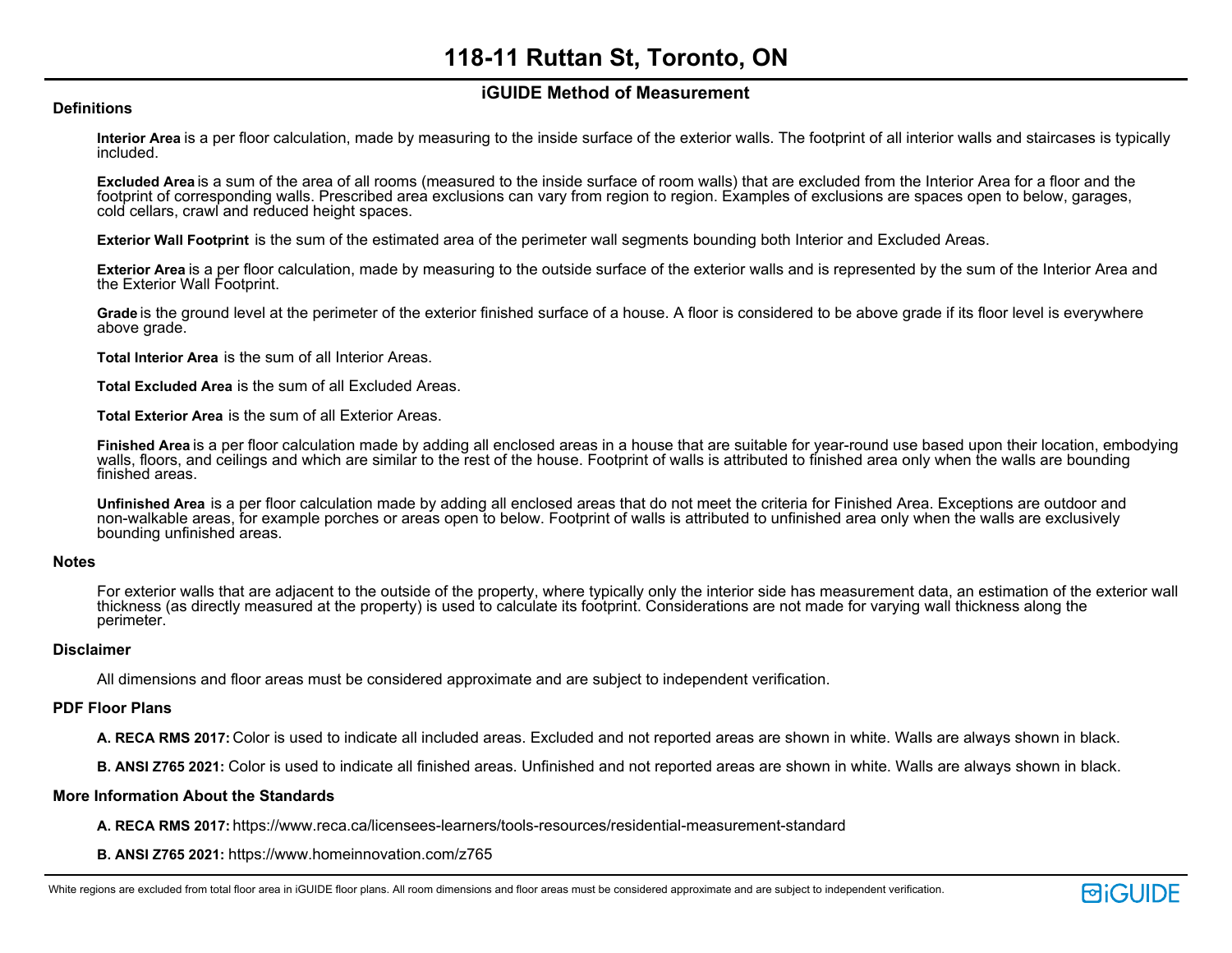Measurement Diagram for: 1st Floor



PREPARED: 2022/06/15